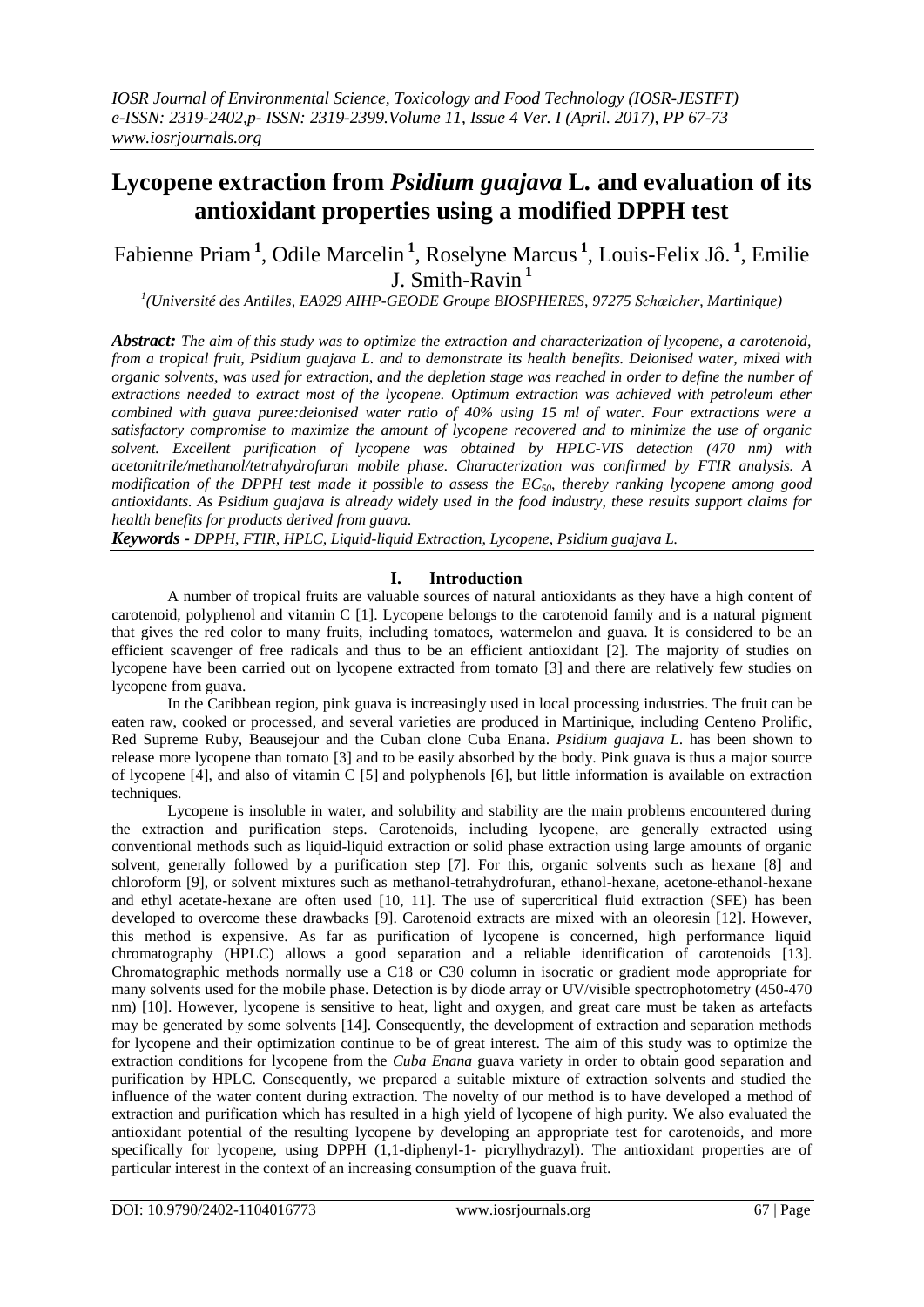# **II. Materials and Methods**

### **2.1 Assay reagents and standards**

Petroleum ether (PE), methanol, tetrahydrofuran (THF) and acetonitrile were obtained from Sigma-Aldrich. Lycopene standard (≥90% purity) was also obtained from Sigma-Aldrich. Ultra-pure water was obtained using a Milli-Q System. For the antioxidant assays, 2,2-diphenyl-1-picrylhydrazyl (DPPH) , ascorbic acid, Trolox, α-tocopherol and butylated hydroxyanisol (BHA) were from Sigma-Aldrich.

# **2.2 Plant material**

*Cuba Enana* guava, one of the sweetest pink varieties, was obtained from the Martinique fruit orchard "Association Vergers et Jardins Tropicaux (AVJT)". One hundred and seventy five pink guavas were harvested at the transition from mature to ripe stage (turning stage) and divided into five batches. The fruits were then cut into quarters, frozen in liquid nitrogen and stored at -80°C until use. For extraction, the fruits were thawed the day before at +4°C, weighed and crushed in a Kenwood mill for 5 min. at room temperature. The resulting puree was sieved on a 2 mm sieve and aliquots were stored at -20°C.

# **2.3 Extraction**

# **2.3.1 Ratio test**

To determine optimum extraction conditions, several guava puree/(guava puree + deionised water) ratios were tested using guava puree mixed with either 15 ml or 10 ml of deionised water, corresponding to ratios ranging from 71% to 25% (w/w). First, 15 ml of deionised water were mixed with varying quantities of guava puree (g): 37.5 g (ratio 71%), 30 g (ratio 67%), 20 g (ratio 57%), 15 g (ratio 50%), 10 g (ratio 40%), 7.5 g (ratio 33%) and 5 g (ratio 25%). Similarly, 10 ml of deionised water were mixed with varying quantities of guava puree (g): 25 g (ratio 71%), 20 g (ratio 67%), 13.5 g (ratio 57%), 10 g (ratio 50%), 6.5 g (ratio 40%), 4.88 g (ratio 33%) and 3.25 g (ratio 25%).

Next, each mixture was supplemented with 50 ml of PE and homogenised in an Ultra-Thurax (IKA Janke and Kunkel T25 Labortechnik) for 5 minutes (power setting 7-8). The mixture was centrifuged for 10 minutes at 10,000 rpm at 20°C. The yellow-orange supernatant, corresponding to the carotenoid-polyphenol extract, was recovered. To remove the polyphenol phase, liquid-liquid extraction was performed using 50% methanol and water, as carotenoids are insoluble in methanol [15]. The carotenoid phase was then recovered for each ratio, and OD readings were made by spectrophotometry at 470 nm. Samples were evaporated with nitrogen at room temperature, and resuspended in THF for purification and analysis by HPLC at 470 nm. Unused samples were evaporated and then stored at -80°C. At all stages of the extraction, the flasks were covered with aluminium foil and protected from light to prevent potential degradation of the carotenoids.

# **2.3.2. Depletion analysis**

A depletion test was performed using the best ratio obtained in the above ratio test. Extraction on the same sample was repeated ten times in order to determine the optimum number of extractions for achieving complete depletion and the lycopene concentration was determined by spectrophotometry at 470 nm.

# **2.4 Spectrophotometry and HPLC conditions**

The UV-VIS spectrum of lycopene and the lycopene concentration were determined by spectrophotometry at room temperature using a quartz cuvette with a 1 cm path length and a double beam UV-VIS absorption spectrophotometer (VARIAN CARY 50 UV-VIS) using a molar extinction coefficient of 1.585 x  $10^5$  M<sup>-1</sup>cm<sup>-1</sup>. Dilute extracts were analyzed at a wavelength of 300-600 nm using THF as blank and in triplicate. After extraction, lycopene was purified by HPLC using a Varian ProStar 325 UV detector. For this purpose, the extract stored at -80°C was, after thawing, resuspended in 1 ml THF [16]. A 20 μl loop was used for manual injection into a preparative reverse phase C18-type 5 µm, 150 x 10 mm column (RESTEK). The mobile phase was a ternary solvent mixture consisting of methanol-THF-acetonitrile (55:35:10 v/v/v), with isocratic elution for 10 min at a flow rate of 3 ml.min<sup>-1</sup> and a column temperature of 30°C regulated by a thermostat (CROCO-CIL). Lycopene was recovered after each injection in an opaque vial, evaporated under a nitrogen stream and stored at -80°C. Detection and quantification were performed using a UV-VIS detector at 470 nm. The lycopene concentration was determined in triplicate by UV-VIS spectrophotometry using the Beer-Lambert law with a molar extinction coefficient of 1.585 x  $10^5$  M<sup>-1</sup>cm<sup>-1</sup> at 470 nm.

# **2.5 Fourier Transform IR (FTIR) spectroscopy**

Infrared spectrophotometry was used to identify and characterize the lycopene molecule in the samples. The FTIR spectrometer used was a Bruker ALPHA Fourier Transform spectrometer in transmittance with KBr pellets. Pure lycopene powder was mixed with KBr powder and pressure was applied to make the KBr/lycopene pellets for measurement of the IR spectrum with a spectral resolution of  $4 \text{ cm}^{-1}$ , using 16 scans in the 400 cm<sup>-1</sup> to  $4000 \text{ cm}^{-1}$  range.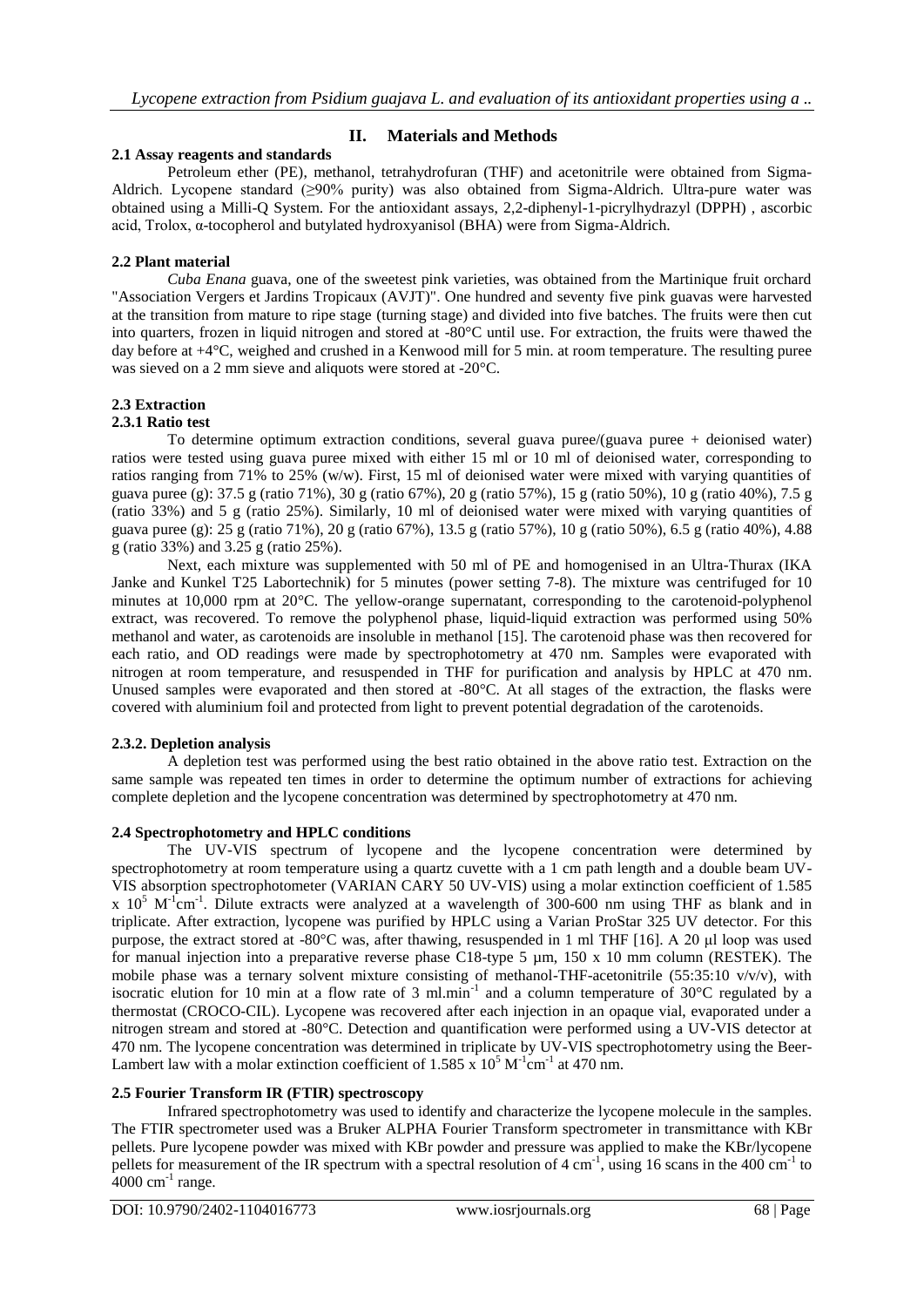#### **2.6 Antioxidant assay**

Anti-free radical activity was determined using the free radical DPPH [17]. In its free radical form, DPPH absorbs at 517 nm, but its absorbance decreases upon reduction by an antioxidant. The free radical scavenging activity of the extracted lycopene was evaluated by its reactivity in DPPH assays from the change in absorbance at 517 nm using the method developed by [18, 19] with modifications. Ascorbic acid, Trolox, α-Tocopherol and BHA were used as antioxidant standards. Due to the fact that lycopene is insoluble in pure ethanol, the solutions of DPPH  $(10^{-3}$  M), lycopene and standards were appropriately diluted with an ethanol-THF (1:2, v/v) mixture. A dilution series was prepared in the following concentrations:  $C_0 = 250$  mg.L<sup>-1</sup>,  $C_1 =$ 187.5 mg.L<sup>-1</sup>, C<sub>2</sub> = 125.6 mg.L<sup>-1</sup>, C<sub>3</sub> = 75.3 mg.L<sup>-1</sup>, C<sub>4</sub> = 50.5 mg.L<sup>-1</sup>, C<sub>5</sub> = 25.2 mg.L<sup>-1</sup>, C<sub>6</sub> = 12.6 mg.L<sup>-1</sup> and C<sub>7</sub> = 5.05 mg.  $L^{-1}$ . One ml of DPPH solution was added to the assays and solvent was added to the controls. After 30 min. incubation, the absorbance at 517 nm was read on a Jenway 6715 UV10 spectrophotometer. The free radical scavenging activity was determined by measuring the percentage inhibition of the absorbance of DPPH by antioxidants. The  $EC_{50}$ , which is the concentration of antioxidant required to reduce the initial DPPH concentration by 50%, was therefore calculated for each sample.

#### **III. Results and Discussion**

#### **3.1 Extraction**

To limit the use of several organic solvents, petroleum ether was chosen for optimum extraction of lycopene [20]. Centrifugation resulted in the separation of four fractions, F1, F2, F3 and F4 from the top to the bottom of the vials (Fig. 1A). Fraction F1was the supernatant containing polyphenols and carotenoids. Fraction F2 was made up of guava pulp. Fraction F3 was aqueous. Fraction F4 was a pellet containing the guava parenchymal cell walls and stone cell walls.



**Figure 1.** Extraction of carotenoids in petroleum ether. (A) Separation into various fractions (F1, F2, F3 & F4) after centrifugation at 10,000 rpm at 20°C for 10 minutes. (B) Bleached appearance of the guava puree after three extractions. (C) Evaporation of the extract to obtain an orange-red powder. (D) Resuspension of the powder in 1 ml of THF for HPLC

In order to extract the maximum quantity of lycopene, various guava puree/(guava puree + deionised water) ratios were tested with either 10 ml or 15 mL of purified water (Fig. 2). The optimum ratio obtained was 40% with 15 or 10 mL water. With 10 mL of water, the lycopene concentration obtained by spectrophotometry at 470nm was 2.11 mg of lycopene/100 g of guava puree (ratio 40%) whereas with 15 mL of water, 3.26 mg of lycopene/100 g of guava puree were extracted for the same ratio (40%). An adequate amount of water may act as an interface in the guava puree. Its polar protic power is thought to allow the extraction of lycopene from the cell, which subsequently migrates to a non-polar aprotic medium (petroleum ether) having a higher affinity for the compound.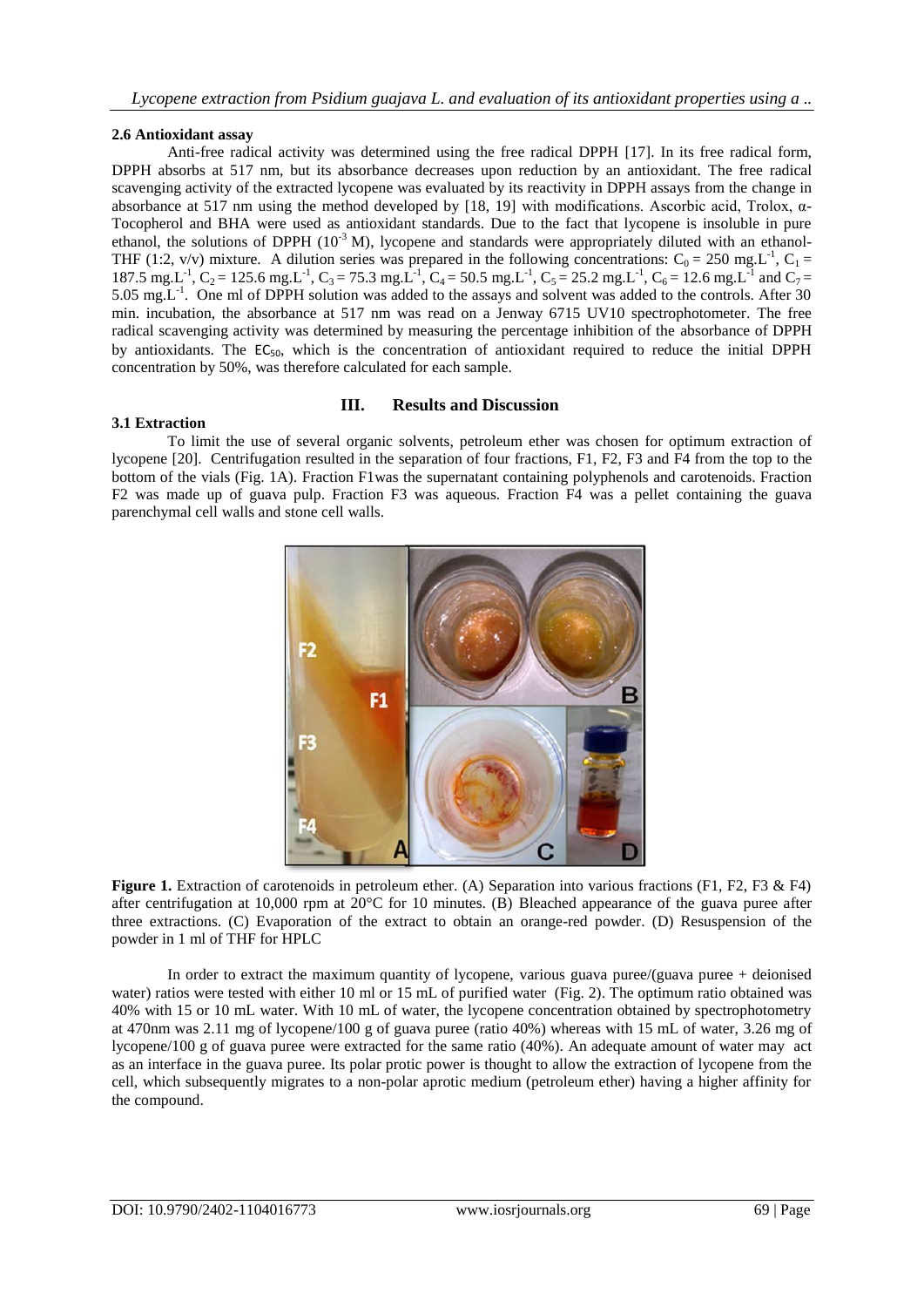*Lycopene extraction from Psidium guajava L. and evaluation of its antioxidant properties using a ..*



**Figure 2.** Determination of the best guava puree/(guava puree + deionised water) ratio with 10 mL or 15 mL deionised water

Depletion analysis showed that extracting the optimum amount of carotenoids required only four extractions (Fig. 3), thereby avoiding the excessive use of organic solvents. Examination of the color of the guava puree before and after the four extractions showed a bleached appearance which corresponds to the depleted sample (Fig.1B).



**Figure 3.** Depletion analysis using a guava puree/(guava puree + deionised water) ratio of 40% with 15 ml deionised water.

The final separation of carotenoids from polyphenols was performed by liquid-liquid extraction with methanol and water. Indeed, water caused a demixing phenomenon between petroleum ether and methanol, causing the polyphenols to migrate to the aqueous-alcoholic phase, a phenomenon which has not been previously reported in the literature. The carotenoid extract was then evaporated under nitrogen and an orangered powder was obtained (Fig. 1C). For the HPLC purification, the powder obtained was resuspended in 1 ml of THF (Fig. 1D).

#### **3.2 Spectrophotometry and HPLC**

The spectral features of lycopene/carotenoids were visible in the spectrum of the extract obtained, diluted 1:10 in petroleum ether (PE). Three characteristic lycopene peaks were identified by spectrophotometry with scan wavelengths of 300 to 600 nm (Fig. 4A). The first peak is at 450 nm, the second at 470 nm and the third at 503 nm, the maximum peak being at 470 nm. The peaks were consistent with the spectra described in the literature at 450, 470 and 503 nm [21]. Fig. 4b represents the chromatogram of lycopene extracted by our method and Fig. 4c represents the chromatogram of a commercially available lycopene standard. Analysis showed that there was similarity between the two chromatograms. The retention time of the extracted lycopene was 11 minutes. The surface areas of the peaks and the absorbance values were similar in the three replicates, confirming the repeatability of the method and the fact that the HPLC conditions were appropriate for optimum purification. The mean of the three peak areas corresponded to a concentration of  $4.23 \pm 0.20$  mg lycopene/100 g of guava puree. The concentration of lycopene obtained by HPLC was consistent with that obtained by spectrophotometric assay. The average concentration was 3.26 mg lycopene/100 g of guava puree. This value is in agreement with the results of studies carried out by [22] who found a concentration of 3.78 mg lycopene/100 g in Malaysian guava. The chromatograms and spectra confirmed the advantage of using the ternary solvent (acetonitrile-methanol-THF) under isocratic conditions in a preparative column to prevent excessive increase in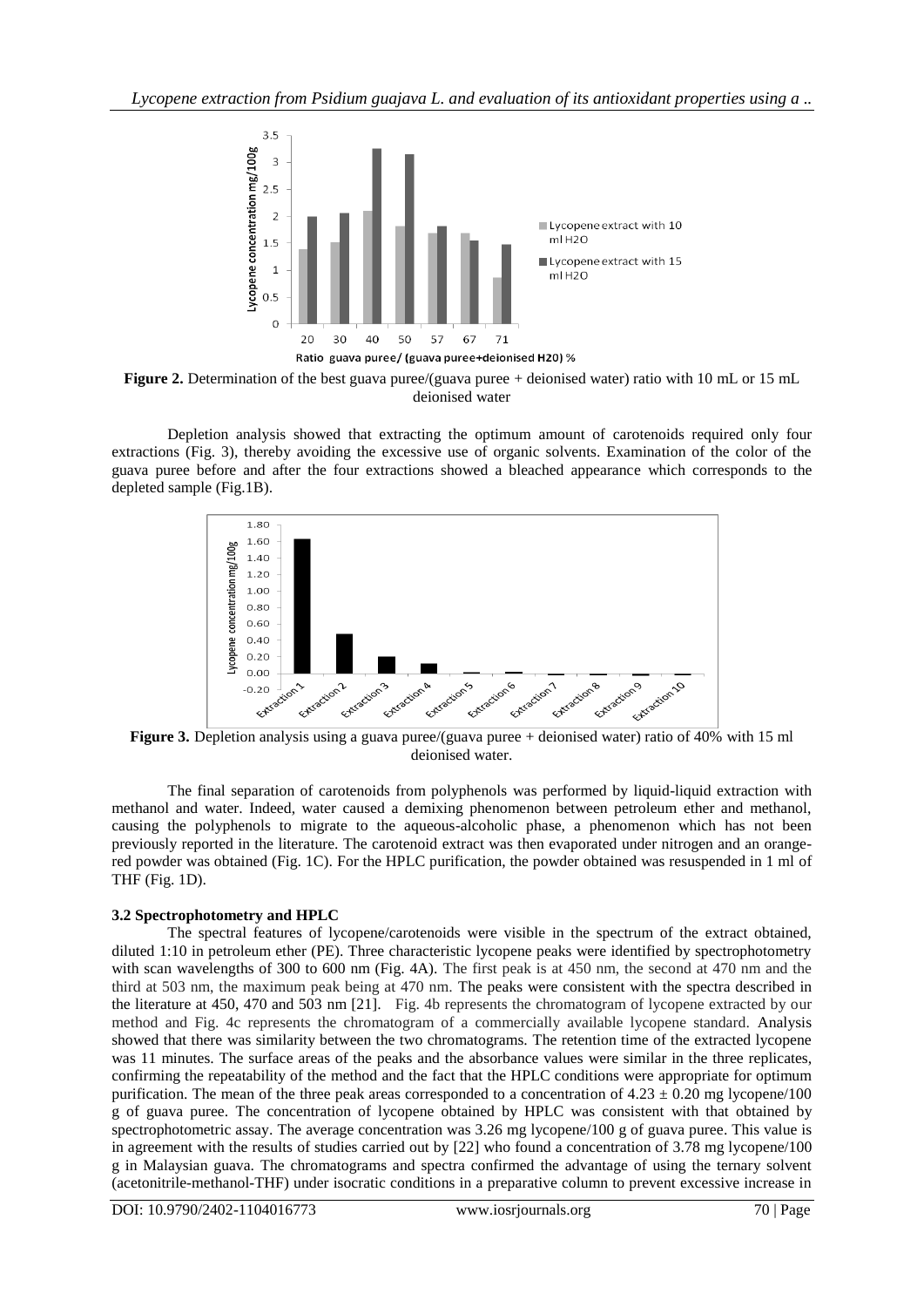pressure, thereby ensuring good separation of carotenoids. In addition, the chromatogram shows that the extract was virtually pure, confirming that the extraction conditions were optimum. The purity of the purified lycopene (>95%) appeared to be better than that of the lycopene standard (≥90% purity). Indeed, the chromatogram of the lycopene standard shows a shoulder peak before the lycopene peak compared with our purified lycopene. It is therefore evident from Fig. 4B and Fig. 4C that the lycopene extracted by our method is of greater purity than the commercially available lycopene.



**Figure 4.** Spectrum and HPLC chromatograms of lycopene. (A) Spectrum of carotenoid phase obtained by UV-VIS spectrophotometry. (B) HPLC chromatogram of lycopene extract. (C) Peak for lycopene standard.

# **3.3 FTIR characterization**

The spectrum of the purified lycopene obtained by FTIR spectroscopy (Fig. 5A and Fig. 5B) is in agreement with published data [23]. The main wavelengths of the vibration wave FTIR spectrum of lycopene were as follows:

λ=2918 cm<sup>-1</sup>: CH<sub>str</sub> (sp<sup>2</sup>) λ=2851 cm<sup>-1</sup>: CH<sub>str</sub> (sp<sup>3</sup>)  $λ=1744$  cm<sup>-1</sup>: C=C<sub>str</sub> (Trans)  $λ=1448$  cm<sup>-1</sup>: CH<sub>2</sub> (Bending)  $\lambda$ =1166.958 cm<sup>-1</sup>: CH (Trans OOP)



**Figure 5.** FTIR spectra. (A) Spectrum of lycopene standard. (B) Spectrum of purified lycopene.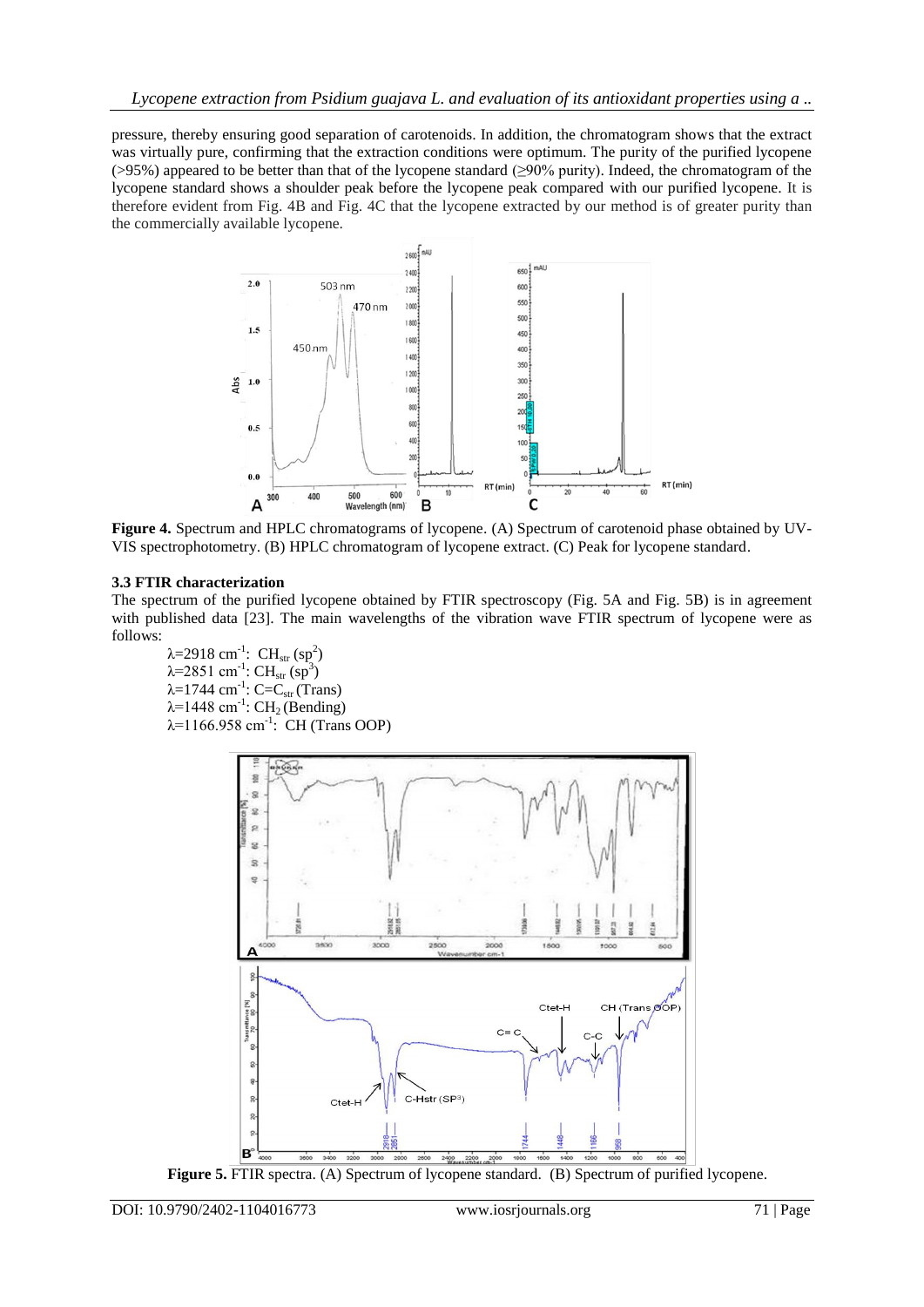#### **3.4 Antioxidant activity**

The dose-response curve shows the scavenging effect on free radicals of the lycopene standards and the purified lycopene (Fig. 6). The concentrations of the standards and of the lycopene sample required to reduce the absorbance of DPPH by 50% were as follows: 18.3 mg.L<sup>-1</sup>, 27.3 mg.L<sup>-1</sup>, 35.3 mg.L<sup>-1</sup>, 99.1 mg.L<sup>-1</sup> and 130.2  $mg.L^{-1}$  for Trolox, vitamin C,  $\alpha$ -tocopherol, BHA and lycopene, respectively. This assay required the use of a suitable solvent (ethanol-THF 1:2 v/v) to allow the carotenoids, DPPH and standards to be resuspended under the same conditions. Vitamin C showed a strong antioxidant activity, while the antioxidant effect was observed more rapidly with Trolox. The antioxidant activity of the purified lycopene was close to the BHA dose required for 50% scavenging of DPPH radicals. The profiles of the curves for ascorbic acid and α-tocopherol, which measure their antioxidant activity, were similar to the curves obtained by [18].

The DPPH test is a rapid method for determining antioxidant activity. However, DPPH only dissolves in organic solvents, including methanol and ethanol. This makes it difficult to evaluate the antioxidant properties of lycopene as carotenoids are scarcely soluble in ethanol or methanol [24]. For this reason, as mentioned above in Materials and Methods, it was necessary to dilute the solutions of DPPH, lycopene and standards in an ethanol-THF (1:2, v/v) mixture.



**Figure 6.** Antioxidant activity of lycopene and various standards: Vitamin C, Trolox, α-Tocopherol and BHA

#### **IV. Conclusion**

The main aim of this study was to develop an improved technique for the extraction and purification of lycopene, and to demonstrate its antioxidant property. First, our results show that, under our experimental conditions, four extractions were necessary in order to recover the maximum quantity of lycopene using depletion analysis. Secondly, we optimized the extraction method for lycopene by varying the amount of water in the puree/(puree + deionized water) ratio in order to obtain a high yield. The best ratio obtained was 40% with 15 mL water and 10 g of guava puree. The purification conditions for lycopene were improved using HPLC on a preparative reverse phase C18-type column and isocratic elution *(*methanol-THF-acetonitrile 55:35:10 v/v/v). This method gives a purified lycopene sample with better purity than the commercially available lycopene standard*.* Furthermore, the antioxidant activity of the lycopene was demonstrated using a modified DPPH test. The antioxidant activity suggests health benefits in addition to the nutritional benefits of products derived from the tropical pink guava.

#### **Acknowledgements**

The authors would like to thank "Conseil Regional de la Martinique" for financial support, "Association Vergers et Jardins Tropicaux", "Pôle Agroalimentaire de la Martinique", "Campus Agro-Environemental Martinique", Dr. M. Monan (ARVARNAM), "Groupe Antilles Glaces" and "Denel SAS" for financial and/or technical support. We would also like to thank A. Soler and C. Mazaloubeau for helpful discussions.

#### **References**

- [1]. R. Martinez, P. Torres, M. A. Meneses, J. G. Figueroa, J. A. Pérez-Álvarez, M. Viuda-Martos, Chemical, technological and *in vitro* antioxydant properties of mango, guava, passion fruit, pineapple dietary fiber concentrate, *Food Chem*., *135*, 2012, 1520–1526.
- [2]. K. Thaipong, U. Boonprakob, K. Crosby, L. Cisneros-Zevallos, D. Hawkins Byrne, Comparison of ABTS, DPPH, FRAP, and ORAC assays for estimating antioxidant activity from guava fruit extracts. *Journal of Food Composition and Analysis 19*, 2006, 669–675.
- [3]. M. Lecerf, Tomate, lycopène et prévention cardiovasculaire. *[Phytotherapie](http://www.scopus.com.bu-services.martinique.univ-ag.fr:5000/source/sourceInfo.url?sourceId=130170&origin=resultslist) 4(1)*, 2006, HS34-HS39.
- [4]. A.Z. [Mercadante ,](http://www.scopus.com.bu-services.martinique.univ-ag.fr:5000/authid/detail.url?origin=resultslist&authorId=6701691981&zone=) A. [Steck ,](http://www.scopus.com.bu-services.martinique.univ-ag.fr:5000/authid/detail.url?origin=resultslist&authorId=7103349683&zone=) H. [Pfander,](http://www.scopus.com.bu-services.martinique.univ-ag.fr:5000/authid/detail.url?origin=resultslist&authorId=7004596018&zone=) [Carotenoids from guava \(Psidium guajava L.\): Isolation and structure elucidation.](http://www.scopus.com.bu-services.martinique.univ-ag.fr:5000/record/display.url?eid=2-s2.0-0032949935&origin=resultslist&sort=plf-f&src=s&st1=Mercadante+&nlo=&nlr=&nls=&sid=8D0EF73E0A09DDA91C496304338509ED.WXhD7YyTQ6A7Pvk9AlA%3a480&sot=q&sdt=cl&cluster=scopubyr%2c%221999%22%2ct&sl=31&s=TITLE-ABS-KEY-AUTH%28Mercadante+%29&ref=%28lycopene%29&relpos=0&relpos=0&citeCnt=66&searchTerm=%28TITLE-ABS-KEY-AUTH%28Mercadante+%29%29+AND+%28lycopene%29+AND+%28+LIMIT-TO%28PUBYEAR%2C1999%29+%29+) *[Journal](http://www.scopus.com.bu-services.martinique.univ-ag.fr:5000/source/sourceInfo.url?sourceId=33722&origin=resultslist)  [of Agricultural and Food Chemistry](http://www.scopus.com.bu-services.martinique.univ-ag.fr:5000/source/sourceInfo.url?sourceId=33722&origin=resultslist) 47(1),* 1999, 145-151.
- [5]. J.A.O. Zea, L.P.R. Sánchez, Study of phenolic compounds and antioxidant activity of guava in different stage of ripening. *Acta Biologica Colombiana*, *17(3),* 2012, 611-624.